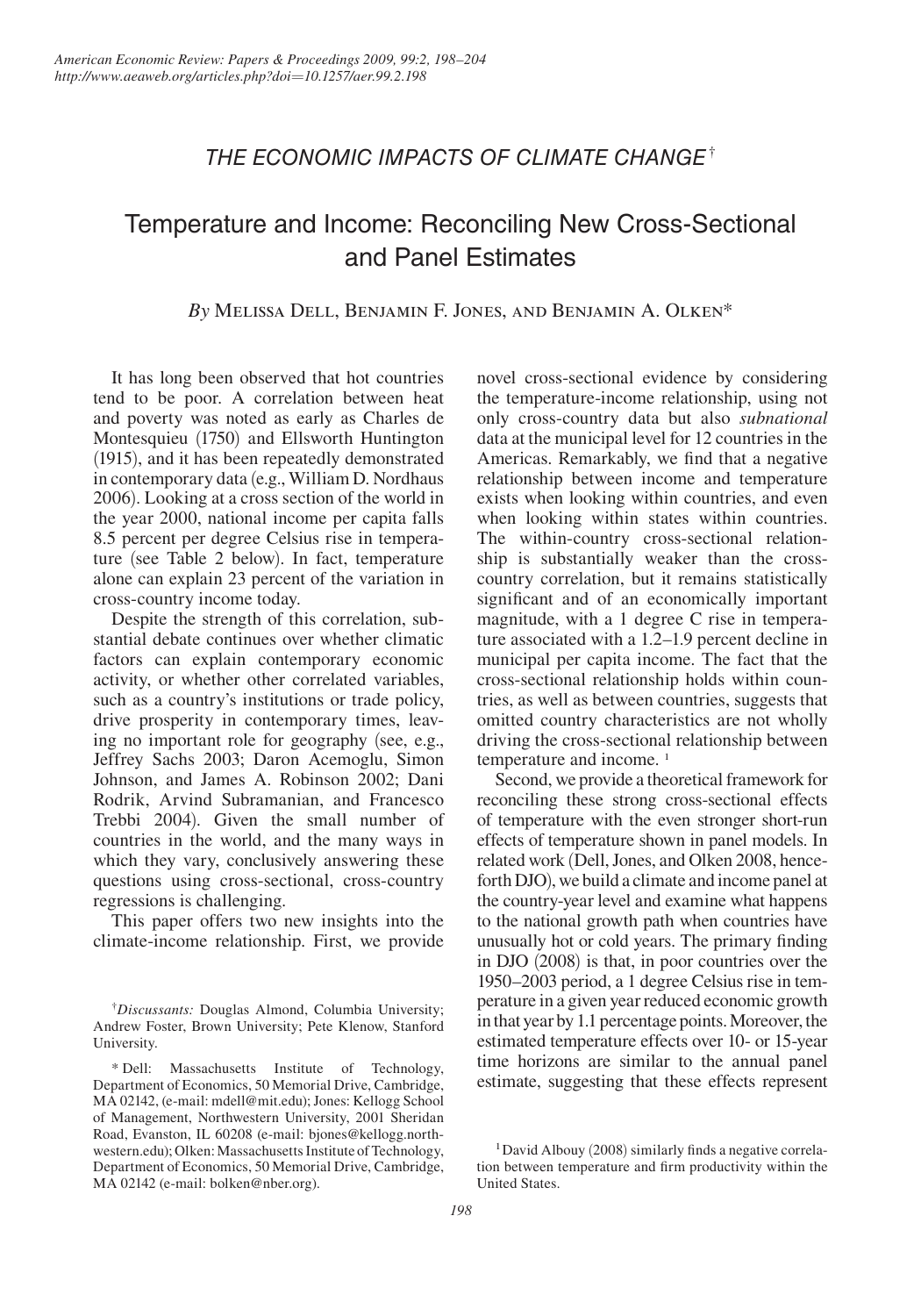changes to growth rates, rather than level effects on income. These temperature effects on growth are sufficiently large that, in the absence of offsetting forces, they would quickly produce a much steeper relationship than we actually see between temperature and income: if an extra 1 degree C reduces growth by 1.1 percentage points, then it would take only 8 years of sustained temperature differences to explain the overall cross-sectional relationship between temperature and income observed in the world today.

To reconcile the cross-sectional and panel results, we consider a simple theory that emphasizes two forces, adaptation and convergence, and shows how the causative estimate of the temperature-growth effect in DJO (2008) can be reconciled with the long-run temperature-income findings. The estimates suggest that, in the crosscountry context, adaptation offsets about half of the negative effects of higher temperatures.

## **I. Cross-Sectional Evidence at the Subnational Level**

## A. *Data*

To examine the temperature-income relationship at the subnational level, we use municipal-level labor income data for 12 countries in the Western Hemisphere, as constructed from household surveys by Daron Acemoglu and Dell (forthcoming).2 To make the data comparable across municipalities and countries, Acemoglu and Dell account for regional price dispersion and adjust each country's wage data so that they average to GDP per worker in constant international dollars, taken from the 2003 Penn World Tables.

We use all countries in the Acemoglu and Dell dataset where the labor income data can be geo-referenced to a municipality, and merge this data with climate and geography data. The list of countries in the dataset, along with summary statistics, are shown in Table 1. Climate data are at 30 arc second resolution (approximately 1 km) and averaged over the 1950–2000 period, as calculated by Robert J. Hijmans et al. (2005). Country-level climate variables aggregate the municipal-level variables, weighting by 2000 municipal population. Details can be found in the online Appendix (available at http://www.aeaweb. org/articles.php?doi=10.1257/aer.99.2.198).

### B. *Results*

Using this data, we estimate the cross-sectional relationship between climate variables—mean temperature and mean precipitation levels—and log income, i.e.,

(1) 
$$
LOGY_{rm} = \alpha_r + \beta_1 \text{TEMP}_{rm}
$$
  
+  $\beta_2 \text{ PRECIP}_{rm} + X_{rm}' \gamma + \varepsilon_{rm}$ 

where *LOGY* is the mean log labor income, *r* represents a region, *m* represents a municipality, and *X* represents other geographic variables. We estimate equation (1) using OLS. Standard errors are calculated clustering observations by state (shown in parentheses) and, alternatively, using corrections for spatial correlation (Timothy Conley 1999) (shown in brackets).3

The results from estimating equation (1) are presented in Table 2. As a benchmark, we begin in column 1 of Table 2 with a cross-country regression for the whole world. Specifically, we use all 134 countries in the DJO (2008) sample, and calculate *LOGY* as log GDP per capita from the Penn World Tables. This regression shows that each additional 1 degree C is associated with a statistically significant reduction of 8.5 percentage points of per capita GDP. In column 2, we limit the sample to the 12 countries in our labor income dataset shown in Table 1. The point estimate for the effect of temperature remains virtually unchanged at 8.9 percentage points of per capita GDP per degree C, although with only 12 data points, the standard errors increase substantially and the result is no longer statistically significant.

In column 3, we switch to our labor income dataset. Column 3 examines the same set of countries as column 2 but at the municipality

<sup>2</sup> Acemoglu and Dell focus on labor income since the errors in reporting are less severe than for total income.

<sup>&</sup>lt;sup>3</sup> The Conley covariance matrix is a weighted average of spatial autocovariances, where the weights are the product of Bartlett kernels in two dimensions (North/South and East/West). They start at one and decline linearly to zero when a prespecified cut point is reached. We choose the cutoff in both dimensions to be one degree (approximately 100 kilometers); choosing other cut points produces qualitatively similar results.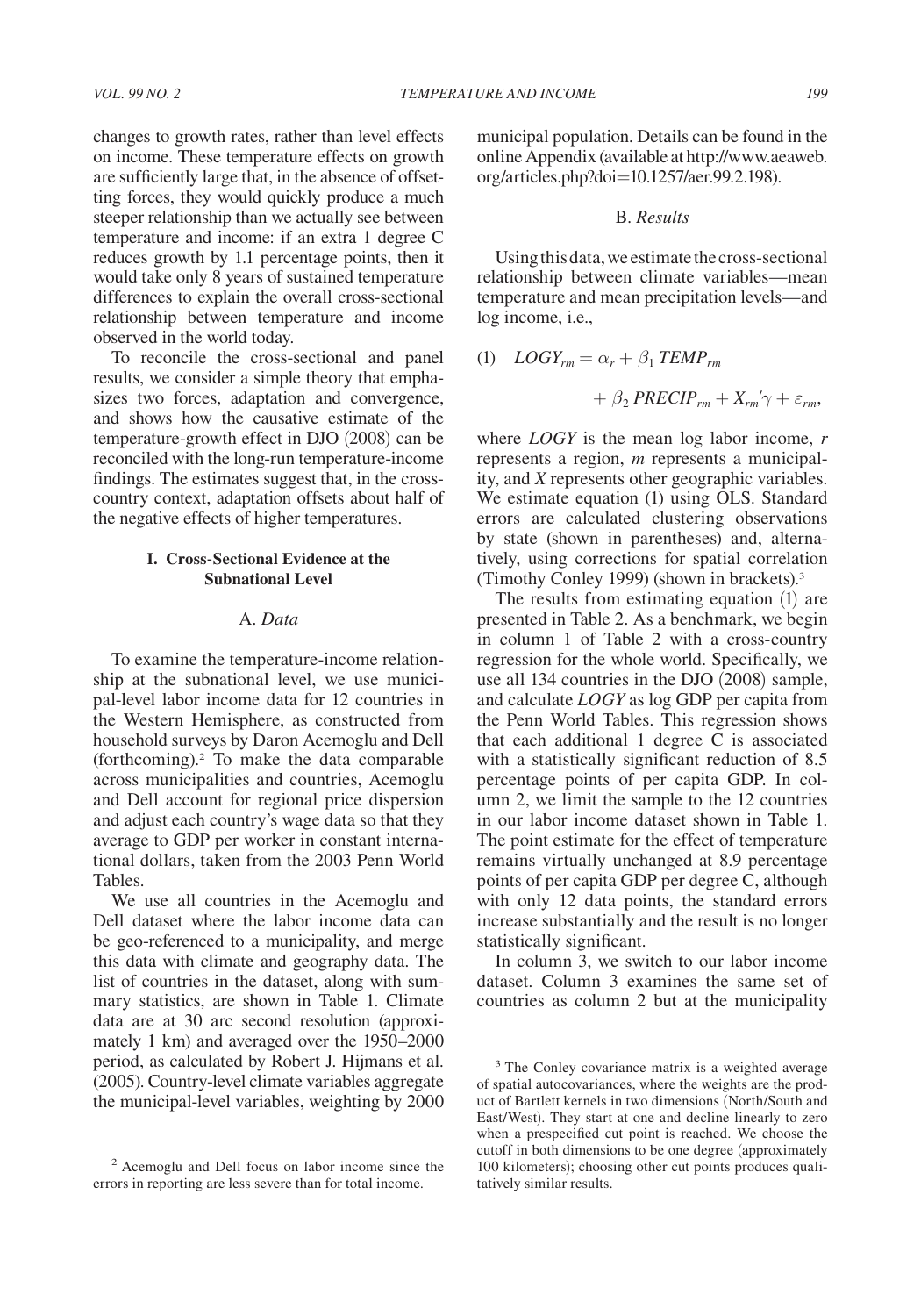#### *200 AEA PAPERS AND PROCEEDINGS MAY 2009*

|               |                                                                 |      |                     |                          | Income |                       | Temperature |                       |
|---------------|-----------------------------------------------------------------|------|---------------------|--------------------------|--------|-----------------------|-------------|-----------------------|
| Country       | Source                                                          | Year | <b>Observations</b> | Number<br>municipalities | Mean   | Standard<br>deviation | Mean        | Standard<br>deviation |
| Bolivia       | Encuesta de Hogares                                             | 2002 | 8,166               | 106                      | 7,256  | 2,486                 | 14          | 6.5                   |
| <b>Brazil</b> | Population Census                                               | 2000 | 3,517,842           | 1,517                    | 15,462 | 6,525                 | 20          | 3.0                   |
| El Salvador   | Encuesta de Propositos Multiples                                | 2006 | 22,937              | 64                       | 10,955 | 3,227                 | 23          | 1.3                   |
| Guatemala     | Encuesta Nacional de Condiciones<br>de Vida                     | 2000 | 11,440              | 226                      | 10,190 | 5,683                 | 18          | 4.5                   |
| Honduras      | Encuesta de Condiciones de Vida                                 | 2004 | 13,236              | 98                       | 6,121  | 3,300                 | 22          | 2.5                   |
| Mexico        | <b>Population Census</b>                                        | 2000 | 2,735,333           | 2,442                    | 18,628 | 9,103                 | 16          | 4.0                   |
| Nicaragua     | Encuesta Nacional de Hogares<br>sobre Medicion de Nivel de Vida | 2005 | 12,847              | 136                      | 8,615  | 4,477                 | 25          | 1.9                   |
| Panama        | <b>Population Census</b>                                        | 2000 | 94,928              | 30                       | 19,499 | 7,522                 | 26          | 1.3                   |
| Paraguay      | Encuesta Integrada de Hogares                                   | 2001 | 6,867               | 175                      | 12,237 | 5,964                 | 21          | 0.8                   |
| Peru          | Encuesta Nacional de Hogares                                    | 2001 | 22,207              | 609                      | 11,082 | 7,363                 | 18          | 6.4                   |
| US            | <b>Population Census</b>                                        | 2000 | 7,401,157           | 2,071                    | 67,865 | 19,143                | 12          | 4.7                   |
| Venezuela     | <b>Population Census</b>                                        | 2001 | 677,524             | 219                      | 14,848 | 3,141                 | 29          | 4.0                   |

Table 1—Data Summary

level. We regress mean municipal labor income on municipal temperature and precipitation, and add additional geographic controls for elevation, slope, and the distance from the municipality to the sea. The temperature coefficient is −0.085 log points, which is virtually identical to the coefficient using country-level data, and is now statistically significant with standard errors either clustered by state or corrected for spatial correlation. Remarkably, the five explanatory variables in this regression—temperature, precipitation, elevation, slope, and distance to the sea—explain 61 percent of the variation in municipal income across these 12 countries.

Columns 4 and 5 examine the relationship between temperature and income within countries. In column 4, we add country fixed effects. The point estimate falls substantially to  $-0.012$ but remains statistically significant; that is, a 1 degree C increase in temperature is associated with a 1.2 percent decline in labor income. Remarkably, when we add state fixed effects in column 5, so that we are using only variation in temperatures within individual states, the point estimate on temperature remains very similar to the estimate with country fixed effects (at −0.019) and is significant when using spatial standard errors.<sup>4</sup> These results confirm that the cross-sectional relationship between temperature and income holds within countries, as well as across countries, though the relationship is substantially smaller in magnitude within countries than across countries.

#### **II. Theory: Adaptation and Convergence**

In this section we consider means of reconciling the long-run cross-sectional relationships documented in Section I with the short-run growth effects of temperature estimated in DJO (2008). As discussed above, DJO (2008) use panel data to show that a poor country's growth in a given year is 1.1 percentage points lower when its temperature is 1 degree Celsius higher that year. Moreover, as discussed in that paper, the persistent effect of temperature shocks suggests that temperature affects the growth rate, not simply the level of income, at least over 10- to 15-year time horizons.

To reconcile these large growth effects of temperature with the more modest (though still substantial) long-run cross-sectional relationship between temperature and income, we consider two mechanisms: convergence and adaptation. First, convergence forces may pull

<sup>4</sup> A state is defined as the first administrative level political unit below the central government. In Brazil, Mexico,

and the United States, the term for these political units is state, whereas in other countries they are alternatively called departments or provinces. See the online Appendix for maps of the state boundaries.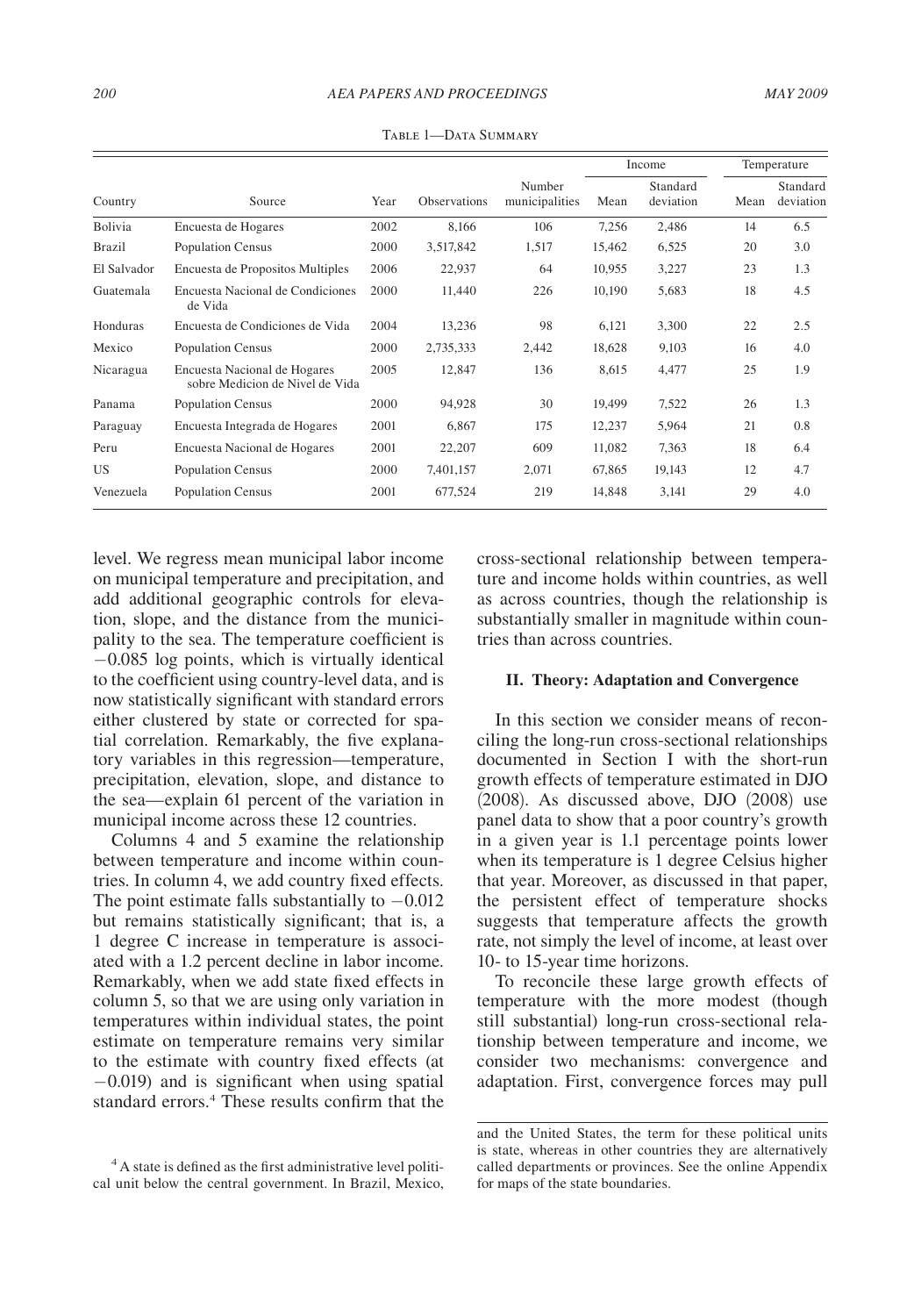|                         |                                | Dependent variable             |                                |                                |                                |  |  |  |  |  |
|-------------------------|--------------------------------|--------------------------------|--------------------------------|--------------------------------|--------------------------------|--|--|--|--|--|
|                         |                                | Log per capita GDP (PWT)       | Log labor income               |                                |                                |  |  |  |  |  |
|                         | $\left( 1\right)$              | (2)                            | (3)                            | (4)                            | (5)                            |  |  |  |  |  |
| Temperature             | $-0.085$<br>(0.017)<br>[0.017] | $-0.089$<br>(0.083)<br>[0.072] | $-0.085$<br>(0.007)<br>[0.004] | $-0.012$<br>(0.005)<br>[0.004] | $-0.019$<br>(0.015)<br>[0.009] |  |  |  |  |  |
| Precipitation           | 0.000<br>(0.016)<br>[0.015]    | 0.019<br>(0.041)<br>[0.047]    | $-0.003$<br>(0.001)<br>[0.001] | 0.000<br>(0.001)<br>[0.001]    | 0.002<br>(0.001)<br>[0.001]    |  |  |  |  |  |
| Elevation, slope, coast | No                             | N <sub>0</sub>                 | Yes                            | Yes                            | Yes                            |  |  |  |  |  |
| Country F.E.            | No.                            | No                             | No                             | Yes                            | Yes                            |  |  |  |  |  |
| State F.E.              | No.                            | N <sub>0</sub>                 | N <sub>0</sub>                 | N <sub>0</sub>                 | Yes                            |  |  |  |  |  |
| $R^2$                   | 0.23                           | 0.21                           | 0.61                           | 0.82                           | 0.88                           |  |  |  |  |  |
| Clusters                |                                |                                | 260                            | 260                            | 260                            |  |  |  |  |  |
| <b>Observations</b>     | 134                            | 12                             | 7,684                          | 7,684                          | 7,684                          |  |  |  |  |  |

Table 2—Temperature and Income

*Notes:* The dependent variable in columns 1–2 is the log of GDP per capita in 2000 (Alan Heston, Robert Summers, and Bettina Aten 2006) and in columns 3 through 5 is the log of mean municipality labor income (Acemoglu and Dell, forthcoming). Columns 3 through 5 are weighted by the number of observations in the municipality. Robust standard errors, clustered by state in columns 3 through 5, are reported in parentheses, and Conley standard errors are reported in brackets.

lagging countries and regions toward the frontier. Convergence effects offset temperature effects, so that convergence limits the cross-sectional income differences that can be sustained. If rates of convergence are larger within countries than across them, then the long-run effect of climate will be more muted within countries than across them. While data on within-country convergence for much of the world is limited, faster within- than across-country convergence is consistent with the smaller income variance within countries and is natural given greater opportunities for migration, public good provision, transfers, and idea exchange within countries.5

Second, over longer periods, regions may adapt to their climate. The panel growth estimates reflect responses to climate shocks. To the extent that individuals adjust their behavior to permanent temperature changes, e.g., by switching to more appropriate crops, industries, and technologies and by migrating away from difficult environments altogether, the short-run estimates may be larger than the longer-run response.

To fix ideas, imagine that growth in per capita income proceeds as

(2) 
$$
\frac{\log y_i(t)}{dt} = g + \gamma (T_i(t) - \overline{T}_i)
$$

$$
+ (\gamma + \rho) \overline{T}_i + \varphi(\log y_*(t))
$$

$$
- \log y_i(t)) \text{ for } t \ge 0,
$$

where  $logy_i(t)$  is the log per capita income in geographic area *i* at time *t*,  $T_i(t)$  is the temperature in area *i* at time *t*,  $\overline{T}_i$  is the average temperature level in area *i*, and  $logy_*(t)$  is the relevant frontier level of income to which the area converges.<sup>6</sup> The parameter  $\gamma$  captures the causative shortrun effect of temperature shocks on growth, as would be identified in a panel specification such as DJO (2008). The parameter  $\rho$  captures the

<sup>5</sup> Note that within-country studies do not show faster rates of convergence, though estimates vary substantially depending on methodology (e.g., see Robert Barro and Xavier Sala-i-Martin 1995 versus Matthew Higgins, Daniel Levy, and Andrew Young 2006).

<sup>6</sup> Note that while (2) is a very simple description of growth, it departs from the usual neoclassical assumption, where all countries have the same growth rate in total factor productivity, and convergence drives countries not toward a distribution of income, but to a common income level. We model growth in (2) to accommodate the empirical finding of DJO (2008), where temperature affects the growth rate (e.g., the ability to invent or absorb new ideas).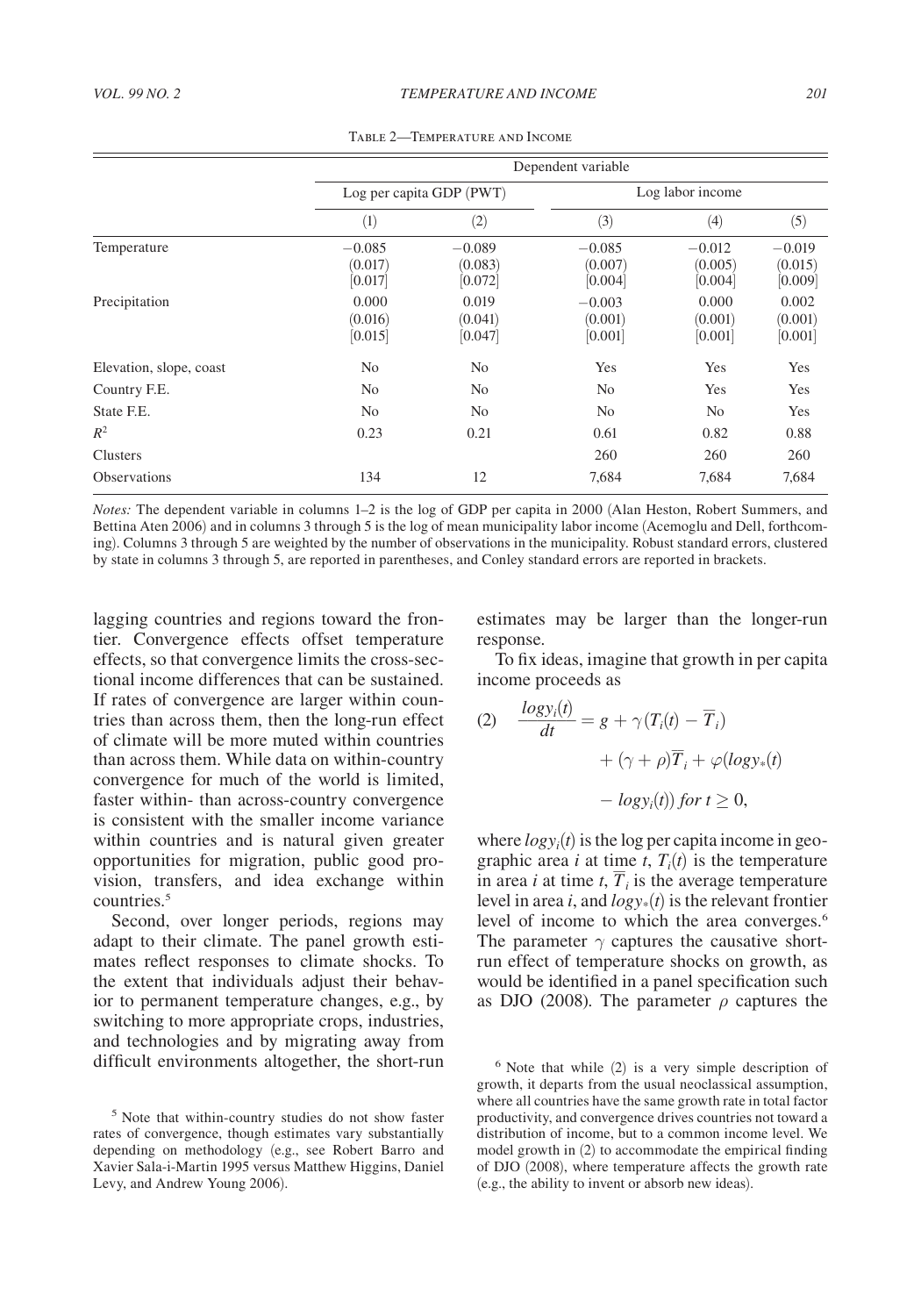degree of adaptation over the long-run to average temperature levels, potentially offsetting the short-run temperature effects. The parameter  $\varphi \in (0,1)$  captures the rate of convergence. We further assume that all countries start, in antiquity at time zero, with the same level of per capita income,  $logy_i(0) = c$  for all *i*. Note that since equation (2) applies to all countries, including country  $*$ ,  $E[logy*(t)] = c + (g + (\gamma +$  $\rho$ ) $\overline{T}$ <sup>\*</sup>)*t*.

Integrating the differential equation (2) with the initial condition and taking expectations, we have

(3) 
$$
E[logy_i(t)] = E[logy_*(t)] + \frac{\gamma + \rho}{\varphi} (\overline{T}_i - T_*)(1 - e^{-\varphi t}).
$$

(This derivation is shown formally in the online Appendix.) Therefore, in the long run, as  $t \to \infty$ , the cross-sectional relationship between income and temperature is

(4) 
$$
\frac{dE[logy_i]}{d\overline{T}_i} = \frac{\gamma + \rho}{\varphi}.
$$

Equation (4) is an equation with four unknowns, and we have estimates for three of them. The left-hand side of (4) is the cross-sectional regression parameter in the regression of income on temperature, i.e.,  $\beta = -0.085$  in a cross-country context and  $\beta = -0.012$  in a within-country context (see Table 2). As discussed above, the short-run growth coefficient is approximately  $\gamma$  $= -0.011$  (DJO 2008). The convergence parameter, much analyzed in the growth literature, is typically estimated in the cross-country context in the range  $\varphi \in [0.02, 0.10]$  (Barro and Salai-Martin 1995; Francesco Caselli, Gerardo Esquivel, and Fernando Lefort 1996).

#### A. *The Convergence Mechanism*

We first consider turning off the adaptation channel (setting  $\rho = 0$  in (4)) to examine the implications of convergence alone. In this setting, reconciling the short-run and longrun temperature effects is achieved when  $\varphi =$  $\gamma/\beta$ . In a cross-country context, this requires  $\varphi$ = 0.129(i.e*.,* −0.011/−0.085), which appears somewhat high given estimates in the literature. At a within-country level, we have no panel estimate of the short-run growth effect  $\gamma$ . If one applies the cross-country estimate of  $\gamma$ , then we require  $\varphi = 0.917$  (i.e.,  $-0.011/-0.012$ ). While it is reasonable that convergence rates might be substantially higher in a within-country context, this estimate appears extremely high.<sup>7</sup> These calculations suggest that adaptation is likely to be important in reconciling the data.

#### B. *The Adaptation Mechanism*

Over the long run, areas may adapt to difficult geographic conditions. Technologies, skills, and physical capital can all be tailored to a given climatic regime. Moreover, population can react, either through fertility, death rates, or migration, thus altering the local per capita intensity of the factors of production.

We now relax the strong assumption of no adaptation ( $\rho = 0$ ), and instead estimate  $\rho$  using our findings for  $\beta$  and  $\gamma$ , and a chosen convergence rate,  $\varphi$ . Rearranging (4) shows that  $\rho$  $= \beta \varphi - \gamma$ . In the cross-country context, taking a middle-of-the-road convergence rate of  $\varphi$  $= 0.06$  yields an estimate of  $\rho = 0.0059$ . This suggests that 54 percent of the short-run effect is offset in the long run, so that the long-run growth rate effect of being 1 degree C warmer is  $\gamma + \rho = -0.0051$ , or half of 1 percentage point per annum.

In the within-country context, there is more uncertainty, both because the short-run withincountry growth effect has not been estimated in panel data and because the convergence rate may be greater. If we apply the country-level panel estimate of  $\gamma = -0.011$  and take the upper-bound cross-country convergence estimate of  $\varphi = 0.10$  internally, we find  $\rho = 0.0098$ , so that 89 percent of the short-run growth effect is offset within countries. Thus, if the short-run growth estimate were the same within countries as between countries, there would be an even larger role for adaptation within countries than between countries.<sup>8</sup>

<sup>7</sup> For example, in developed countries (United States, Japan, Europe) Barro and Sala-i-Martin estimate withincountry convergence coefficients of approximately 0.02–0.03.<br><sup>8</sup> For example, prices can offset productivity shocks. If

markets are more integrated within than across countries, the price adaptation mechanism may offset the effects of temperature differences more completely within countries.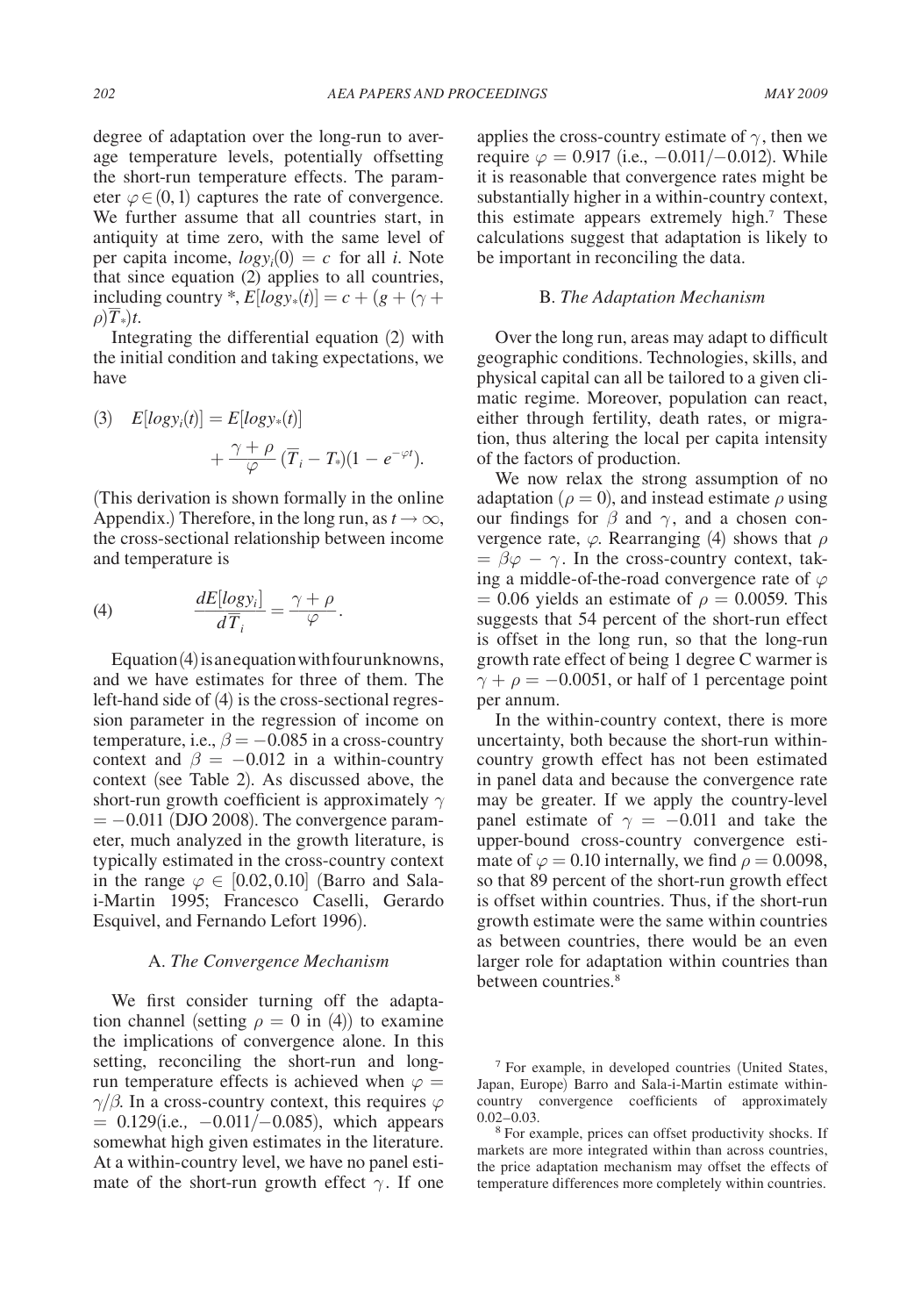#### C. *The Omitted Variable Interpretation*

A typical objection to the cross-country temperature-income relationship is that it may be driven by omitted variables. However, the findings of DJO (2008) suggest a substantial, causative effect of temperature on growth for poor countries, and the analysis above shows how these growth effects can be reconciled with the cross-sectional evidence. One may then ask: is there still no role for omitted variables in the cross section? In fact, the same framework above allows one to assess the role of such omitted variables; mathematically, omitted variables are analogous to the  $\rho$  adaptation parameter. To see this, we can write the growth process as

(5) 
$$
logy_i(t)/dt = g + \gamma T_i(t) + \theta \mathbf{Z}_i
$$
  
  $+ \varphi(logy_*(t) - logy_i(t))$   
for  $t \ge 0$ ,

where  $\mathbf{Z}_i$  is a vector of omitted variables that influence growth and also happen to be correlated with average temperature,  $\overline{T}_i$ .

However, for omitted variables to reconcile the cross-section and panel estimates without any role for adaptation, the omitted variables would need to have strongly *positive* effects on growth in high-temperature countries. That is, very hot countries (such as the Saharan countries Chad, Mauritania, and Niger) would need to have characteristics that are making them grow faster than they otherwise would. Cases where this omitted variable story seems plausible are the Persian Gulf states, which are extremely hot but grow through large oil resources. However, even if we drop these states, the world cross-sectional coefficient  $\beta$  rises only to  $-0.097$ , and the implied adaptation coefficient  $\rho$  is still 0.0036, so omitted variables would need to be very positive in other hot countries to reconcile the data without some adaptation being present.<sup>9</sup>

From the perspective of future climate change, the omitted variable interpretation of the cross section suggests worse effects of future warming than the adaptation interpretation of the cross section. With omitted variables, the longrun effect of warming on the income distribution is  $\gamma/\varphi$ , which is substantially more negative than the long-run effect under adaptation, which is  $(\gamma + \rho)/\varphi$ . DJO (2008) emphasize an adaptation view and thus provide a lower-bound type of analysis of the future impacts of climate change.

#### **III. Conclusion**

This paper provides new evidence on the relationship between temperature and income. Using subnational data from 12 countries in the Americas, we show that the negative crosssectional relationship between temperature and income exists within countries, as well as across countries. We then provide a theoretical framework for reconciling the substantial, negative association between temperature and income in cross section with the even stronger short-run effects of temperature shown in panel models. The theoretical framework suggests that half of the negative short-term effects of temperature are offset in the long run through adaptation.

#### **REFERENCES**

- **Acemoglu, Daron, and Melissa Dell.** 2009. "Beyond the Neoclassical Growth Model: Technology, Institutions and Within-Country Differences." http://econ-www.mit.edu/grad/ mdell/papers.
- **Acemoglu, Daron, Simon Johnson, and James A. Robinson.** 2002. "Reversal of Fortune: Geography and Institutions in the Making of the Modern World Income Distribution." *Quarterly Journal of Economics,* 117(4): 1231–94.
	- **Albouy, David.** 2008. "What Are Cities Worth: Land Rents, Local Productivity, and the Value of Amenities." Unpublished.
	- **Barro, Robert J., and Xavier Sala-i-Martin.** 1995. *Economic Growth*. McGraw-Hill.
- **Caselli, Francesco, Gerardo Esquivel, and Fernando Lefort.** 1996. "Reopening the Convergence Debate: A New Look at Cross-Country Growth Empirics." *Journal of Economic Growth*, 1(3): 363–89.
- **Conley, Timothy G.** 1999. "GMM Estimation with Cross Sectional Dependence." *Journal of Econometrics*, 92(1): 1–45.

<sup>&</sup>lt;sup>9</sup> It is also possible that omitted variables are more substantial in a cross-country setting than a within-country setting. This could help reconcile the milder incometemperature relationship within countries with the sharper relationship across countries without relying on different adaptation or convergence rates.